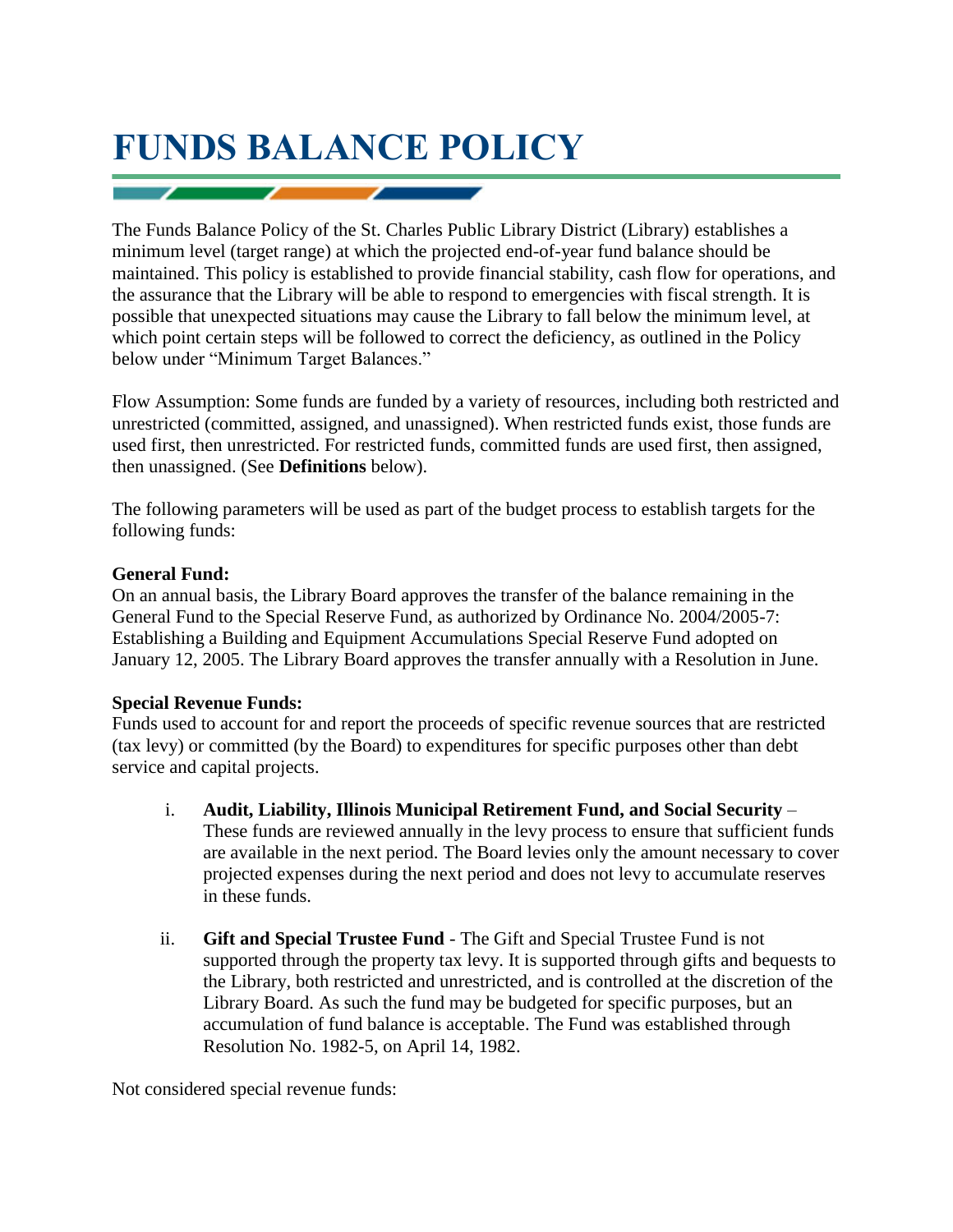**Capital Funds – Building and Equipment Accumulations Special Reserve Fund ("Special Reserve Fund")** and **.02% Building Maintenance Fund**. The balances of these capital funds are 100% committed for maintenance, construction, and/or capital development. Increase and decreases in fund balances are associated with the specific projects planned. Therefore, no specific target range is established for this type of fund.

The **Special Reserve Fund** is funded with revenue from the Corporate Fund balance transfers at the end of the fiscal year and following the audit; interest earned on the fund remains with the fund. In February 2019, the Board voted on a building expansion/renovation budget of \$18.6 million to come out of the Special Reserve Fund. Ordinance 2018-2019-8 confirms the use of this Fund. It is the goal of the Library, as directed by the Library Board, to have at least six months of operating expenses in the Special Reserve Fund for capital emergencies. The **.02% Building Maintenance Fund** is funded with an annual levy as authorized by 75 ILCS 16/35-5, and the interest that is earned on the tax revenue.

### **Minimum targets:**

The Library Board and Director will monitor revenue collections and the amount of cash available by reviewing monthly financial reports. During the year, if revenue projections suggest that revenue will not meet expectations and the fund target(s) will not be met by the end of the year, the Board will take the following action to reach the goals established in the adopted budget:

- Review expenses with Library Director
- Reduce capital asset expenditures
- Reduce operational expenditures where appropriate, while maintaining the adopted budget goals.
- Consider other control options, including those that might modify the goals established in the adopted budget.

### **Annual Review:**

Compliance with the provisions of this policy shall be reviewed as part of the annual budget process

### **Interest Allocation:**

Interest is generated from the cash in each fund. It is the decision of the Board to allocate this interest to the General Fund as interest accumulates.

## **GASB No. 54 Definitions:**

Fund balance will be displayed in the following classifications depicting the relative strength of the spending constraints placed on the purposes for which resources can be used:

• *Non-spendable fund balance—*amounts that are not in a spendable form (such as inventory) or are required to be maintained intact (such as the corpus of an endowment fund).